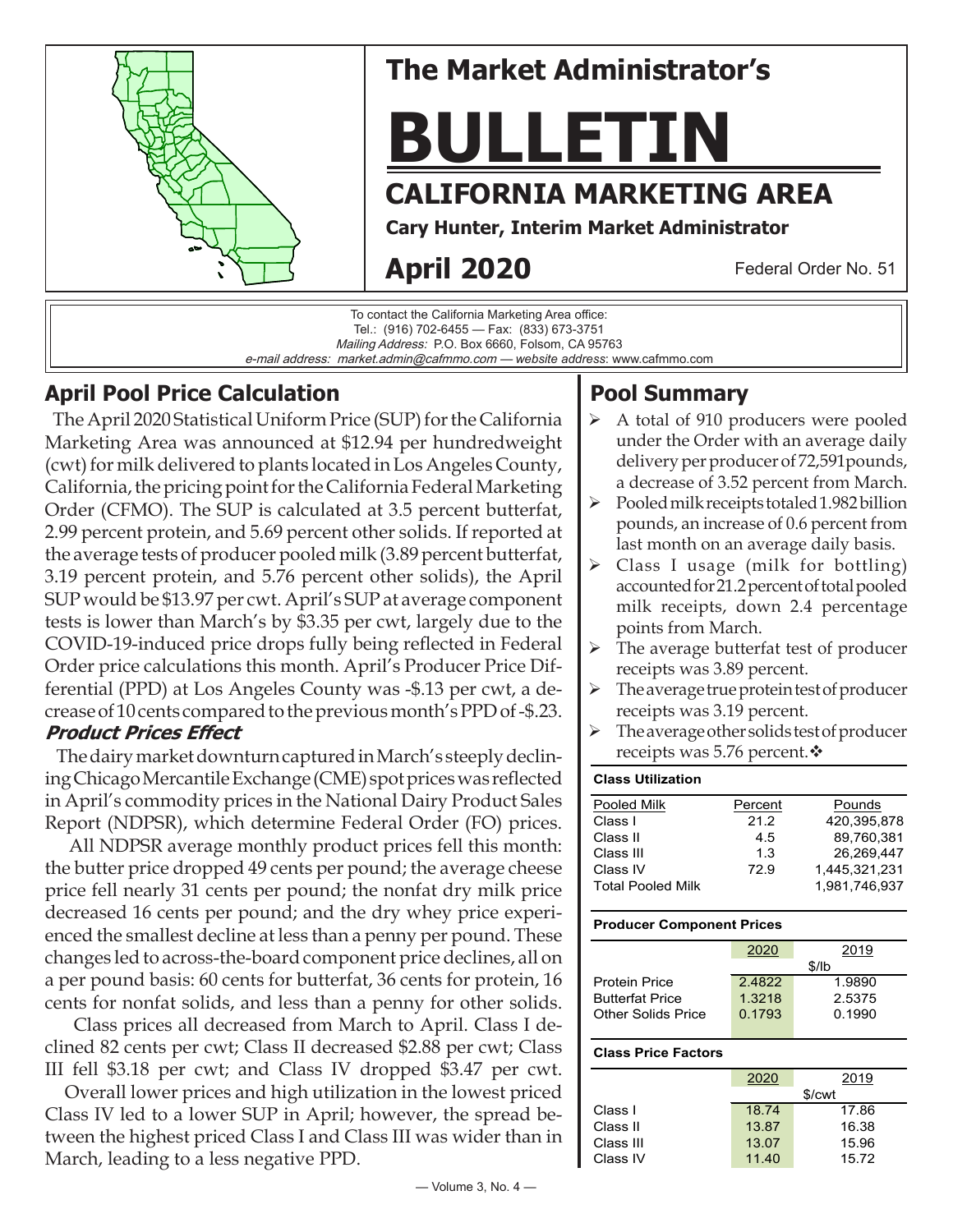### **Dairy Markets Beginning to Stabilize**

 While CME spot prices for dairy commodities fell an average of 25 percent from the beginning to the end of March, they declined only about one percent on average from the beginning to end of April, suggesting that dairy markets are beginning to stabilize. As mentioned in the last *Bulletin*, there is about a two-week lag in reporting and calculating the NDPSR survey prices, whereas CME trading prices are reported daily. The CME spot price declines seen in March were largely not reflected in the NDPSR prices until April. The CME spot price stabilization in April could be an indication of what is to come with NDPSR and FO class prices in May. See *Market Update* article on Page 3 for an updated price forecast.  $\bullet$ 

# **Fluid Milk Sales Volume Amid COVID-19**

Among the impacts of the spread of COVID-19 and the shelter-in-place regulations that coincided with the virus' proliferation were an increased demand for Class I products in March. The accompanying table shows the monthly percentage change in daily average Class I sales volume by product for February, March, and April 2020. As evidenced in the table, the total Class I area sales volume of products sold in the California Federal Marketing Order (CFMO) increased more than 10 percent from February to March 2020, from just over 14 million pounds to more than 15.5 million pounds. This monthly change is notable amongst long-standing declines in Class I consumption and decreases in sales of every Class I product listed, except flavored milk and drink, from January 2020 to February 2020. March's impressive gains proved to be unsustainable as April's area sales volume shrunk by more than seven percent on a daily average basis.

 As discussed in the March's *Bulletin*, "panic-buying" of fluid milk products in grocery stores was prevalent in the early weeks of March 2020. While fluid sales in most categories surged from February to March 2020, not all Class I products experienced gains on a daily average basis: flavored milk and drink both fell by more than eighteen percent; other Class I products—including buttermilk and eggnog—fell sharply; and fat-free sales volume declined more than 8 percent. Class I products that experienced particularly significant increases from February to March were whole milk (14.9 percent), reduced fat/2 percent (16.9 percent), low fat/1 percent (10.3 percent), and organic milk products (9.6 percent). Interestingly, the increase in sales of whole milk accounted for nearly half of the overall effect in fluid milk sales volume from February to March. This could be the result of increased demand for higher-fat milk products or processors shifting more solids into

| Percentage Change in Daily Average Sales of Select Class I Products                |                                   |            |            |  |  |
|------------------------------------------------------------------------------------|-----------------------------------|------------|------------|--|--|
| in The California Federal Marketing Order*                                         |                                   |            |            |  |  |
|                                                                                    | Pecentage Change from Prior Month |            |            |  |  |
|                                                                                    | February 2020                     | March 2020 | April 2020 |  |  |
| Whole Milk                                                                         | $-3.4\%$                          | 14.9%      | $-6.9\%$   |  |  |
| Reduced Fat (2%)                                                                   | $-4.6\%$                          | 16.9%      | $-8.2\%$   |  |  |
| Lowfat $(1%)$                                                                      | $-4.1%$                           | 10.3%      | $-1.9%$    |  |  |
| <b>Fat Free</b>                                                                    | $-1.8%$                           | $-8.5\%$   | $-12.2%$   |  |  |
| Flavored Milk and Drinks                                                           | $3.9\%$                           | -18.6%     | $-23.9%$   |  |  |
| <b>Organic Milk Products</b>                                                       | $-1.6%$                           | $9.6\%$    | $-0.6%$    |  |  |
| Other Products*                                                                    | $-4.6%$                           | $-23.5%$   | $-3.5%$    |  |  |
| Total                                                                              | $-3.1%$                           | 10.5%      | $-7.3%$    |  |  |
| *Based on Handler reported data.<br>**Other products include buttermilk and eggnog |                                   |            |            |  |  |

strong fluid demand channels.

 The effect of the "panicbuying" phenomena, however, was short-term and its impact was contained in March. The table depicts the decline in Class I sales volume experienced in every category from March to April 2020. Organic milk sales saw the smallest change, down less than one percent. Still, Class I sales in total declined more than 7 percent on a daily average basis as consumer purchases at retail outlets subsided and sales likely returned to more common levels

 Although Class I sales in March were a bright spot in the face of declines in prices and critical demand channels, the data demonstrates that much of the "panic-buying" has tapered off and Class I sales have retreated accordingly. The dairy market outlook is continually evolving in the face of the coronavirus pandemic and changing policy; Class I sales will fluctuate accordingly. $\dot{\mathbf{v}}$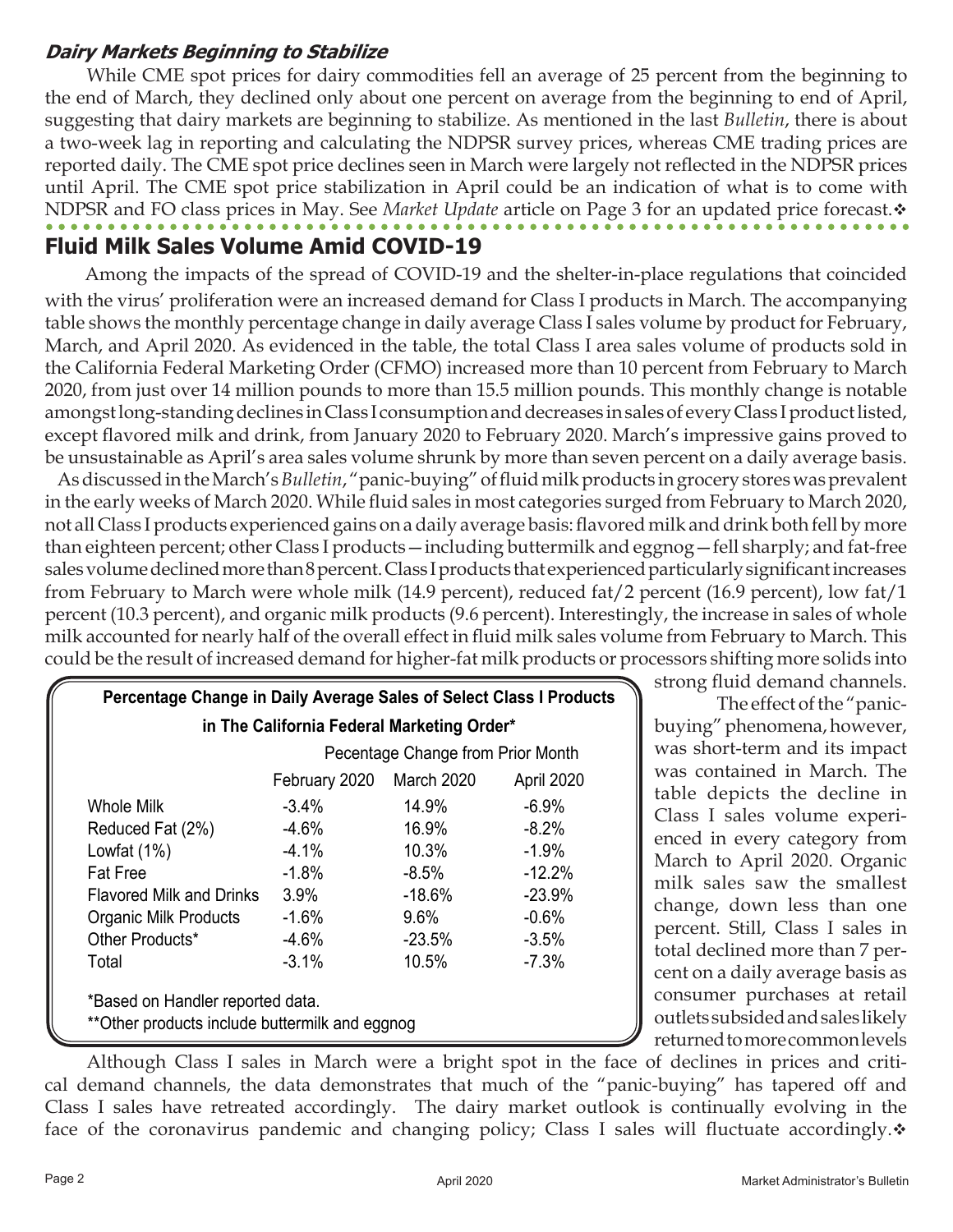## **Farm Milk Dumped During April**

 April's pool numbers show that California dairy farmers and their marketing handlers made significant supply adjustments at the farm level to avoid dumping milk, when possible. While some dumping has occurred in the California Federal Milk Marketing Order (CFMO), dumped milk made up a small share of April's pool. Utilization in the category "minimum class price-other uses" was just under 16 million pounds in April, which includes plant dumps due to processing issues, packaged route returns, milk dumped as animal feed, and, under the current COVID-19 crisis, raw milk dumped at farms (roughly 85 percent of the total, as reported by handlers). While 16 million pounds may seem like a large number, it represents less than one percent of the CFMO's total April pool of two billion pounds.

 What is not captured in CFMO statistics is the significant volume of California milk that handlers opted not to include in the pool, which likely was sold at discounted prices as handlers sought to find buyers and processing options for displaced milk. As noted in the last Bulletin, when dumped milk is included in the pool, the handler is only receives a credit for the difference between the month's lowest class price and Statistical Uniform Price (SUP), adjusted to the zone where the milk was dumped, and not the full value for the milk.

 More information on this and other Federal Order flexibilities implemented during this challenging time can be found on the California Marketing Area website: [www.cafmmo.com](http://www.cafmmo.com). $\dot{\mathbf{v}}$ 

### **Market Update: Optimism Returning to Dairy Markets**

 In the last *Bulletin*, Chicago Mercantile Exchange (CME) dairy futures prices painted a bleak picture of the market for the rest of the year. Although not used in Federal Order (FO) pricing, CME futures tend to track with the USDA National Dairy Product Sales Report (NDPSR), making them a viable option for estimat-

ing FO blend prices. Shown in the accompanying figure, CME futures prices were used in lieu of NDP-SR commodity prices to estimate a blend price. CME futures as of April 20th exhibited little optimism towards a rebound of prices in the third and fourth quarters of 2020.

 Now, more than halfway through May, CME futures show optimism returning to the dairy market. Using May 19th CME futures as a basis, the forecasted blend price



for 2020 is above April levels in every month, averaging \$15.10 per hundredweight (cwt), or a nearly 17 percent increase from last month's estimation. Notably, the increase in the forecasted blend price is most evident in June through October, predominantly driven by optimism in the Class III futures market.

 Class IV futures have rebounded, though to a lesser extent than Class III, increasing nearly 15 percent on average from April 20th to May 19th. Despite this good news, uncertainty is still present and the current high production of storable milk powder and building up of stocks may dampen prices and hold down blend price estimates below levels seen pre-COVID-19 pandemic. $\dot{\mathbf{v}}$